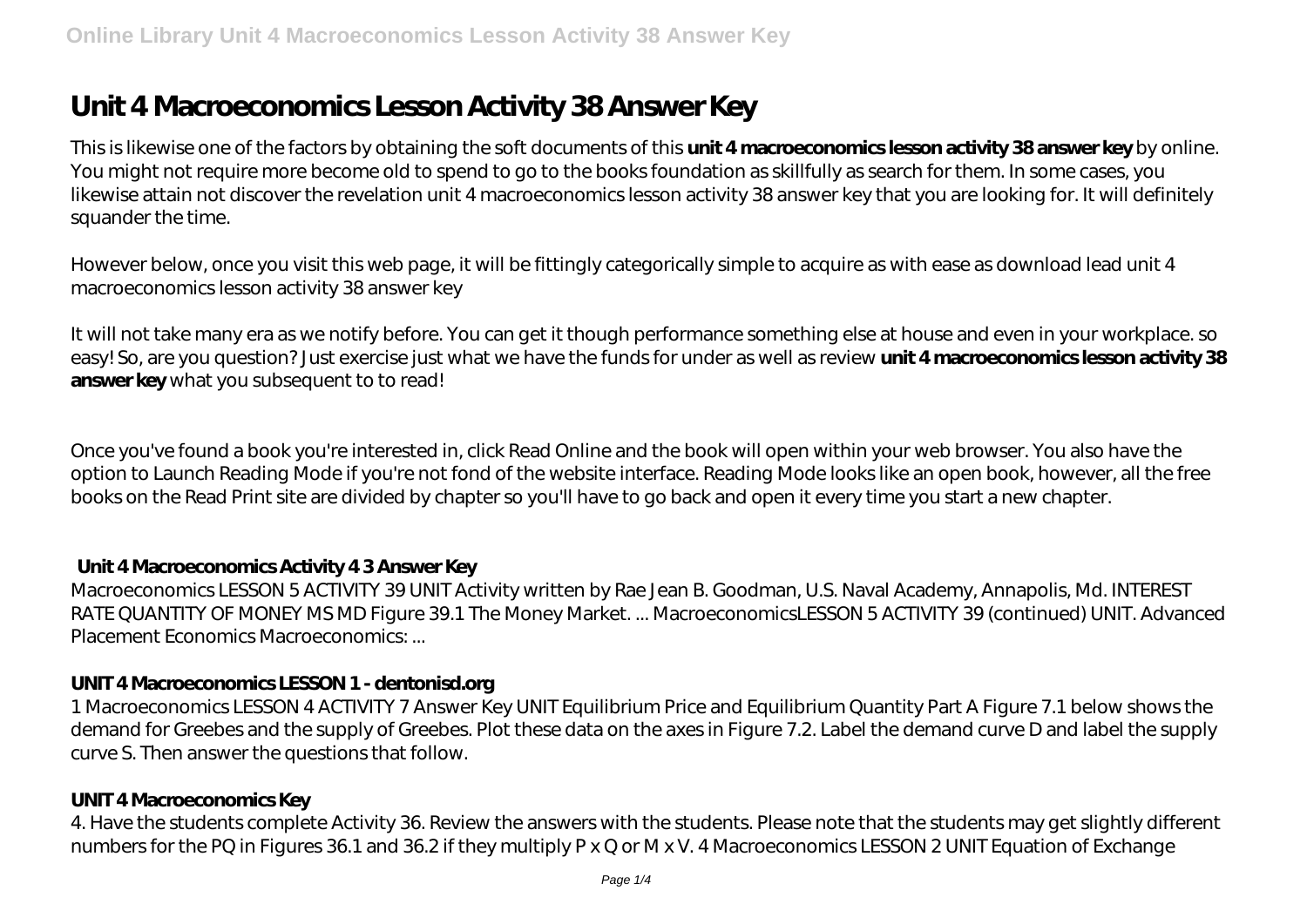# **UNIT 5 Macroeconomics LESSON 4 ACTIVITY 47**

5 Macroeconomics LESSON 4 ACTIVITY 47 Answer Key UNIT Part B Analyzing the Reasons for Economic Growth Economic growth can be illustrated by a rightward shift of the long-run aggregate supply curve or a shift outward of the production possibilities curve of consumption goods vs. capital goods. 5.

# **Virtual Economics 4.0 Publications Yes, all of this is on ...**

Multiple Unit Multiplier. Displaying all worksheets related to - Multiple Unit Multiplier. Worksheets are Macroeconomics mpc mps multiplier effect, Ace your math test reproducible work, Unit 4 macroeconomics lesson 3, Unit 4 macroeconomics lesson 3 activity 37, Least common multiple, Converting units of measure, Unit conversion and word problems work, Multiplication practice grade 4.

# **Macroeconomics Unit 4 Lesson 3 Activity 37 Answer Key**

The Lesson Planner Lesson 1 develops a simple Keynesian model of the economy. It uses Activities 19, 20 and 21 and Visuals 3.1 through 3.4. Lesson 2 looks at investment: the expenditures of the business sector. It uses Activity 22 and Visuals 3.4 through 3.6. Lesson 3 develops aggregate demand. It uses Activity 23 and Visuals 3.7 and 3.8.

# **UNIT 5 Macroeconomics LESSON 4 - birdvilleschools.net**

5 Macroeconomics LESSON 3 ACTIVITY 46 Answer Key UNIT 4. As inflation in the 1970s continued to increase, economists argued that, for a reduction in money growth to be fully effective in lowering inflation, the Federal Reserve would need to convince peo-ple it was serious about reducing money growth — in other words, the Fed would stick with a

# **The Monetary Equation of Exchange - Mr Zittle's Classroom ...**

UNIT 4 Macroeconomics LESSON 4 The Federal Reserve System and Its Tools Introduction and Description Materials The focus of this lesson is the Federal Reserve System: how its actions relate to the money creation process introduced in the last lesson and how its tools affect the money supply.

# **Unit 4 Macroeconomics Lesson Activity**

4 Macroeconomics LESSON 1 ACTIVITY 34 Answer Key UNIT 2. After you finish the evaluation in Question 1, rate the various items in the table below. Evaluate how well they meet the characteristics of money. Again, if an item seems to fit a characteristic, use a + sign; if the item does not seem to fit a characteristic, use a – sign. If there is ...

# **UNIT 1 Macroeconomics LESSON 4**

4 Macroeconomics LESSON 6 ACTIVITY 42 Answer Key UNIT (C) Explain what you think will happen to the nominal rate of interest and the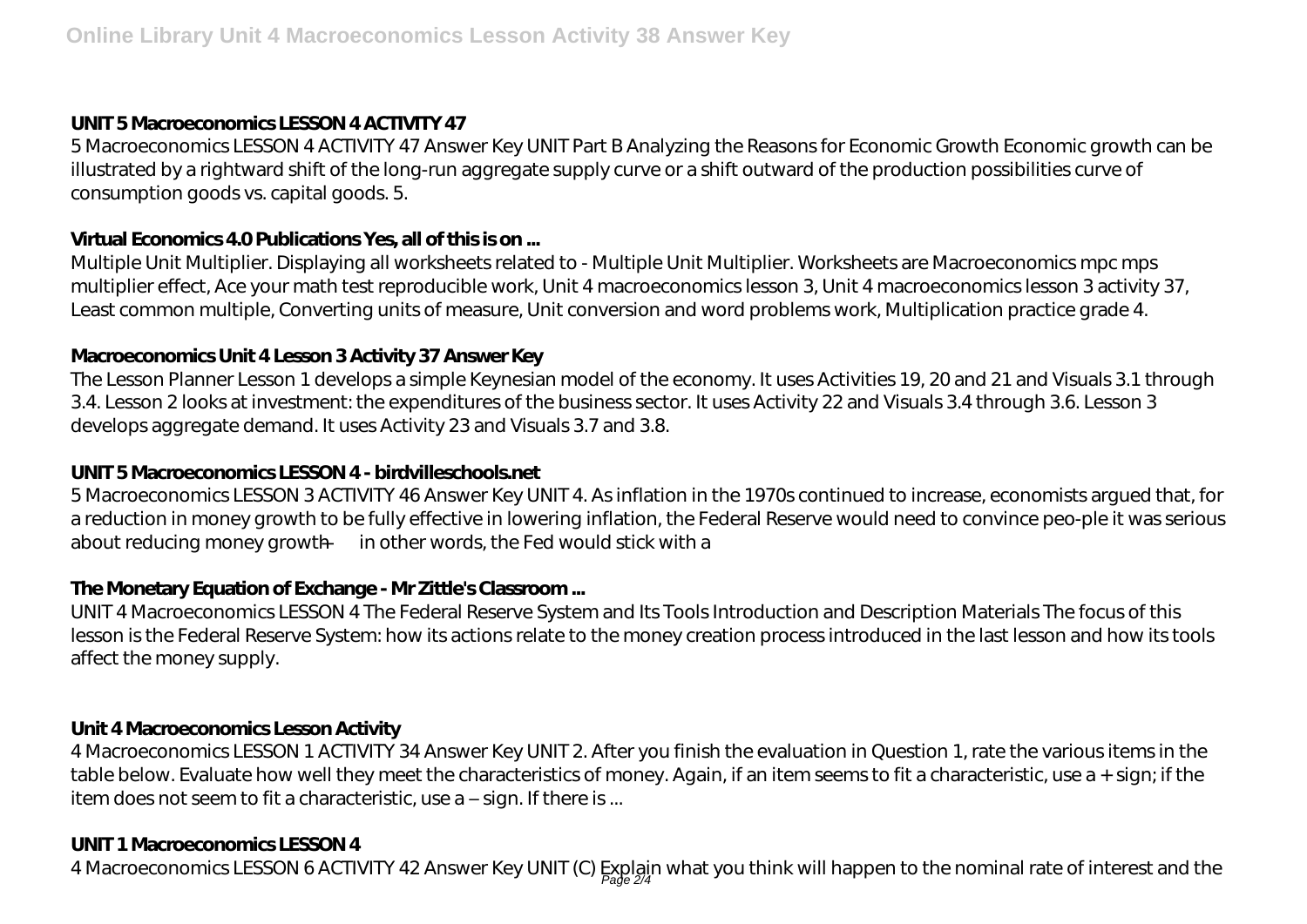real rate of interest in the short run as the Fed continues to increase the money supply. Explain why. In the short run, both the nominal interest rate and the real interest rate will decline.

## **UNIT 4 Macroeconomics LESSON 5 ACTIVITY 39**

4. Have the students start Activity 3 in class and complete it for homework. 5. Review the answers to Activity 3. 6. Review the factors that shift the demand curve. 7. Have the students complete Activity 4 in class. 8. Review the answers to Activity 4. 1 Macroeconomics LESSON 2 UNIT Demand

## **Multiple Unit Multiplier Worksheets - Lesson Worksheets**

Other Results for Unit 4 Macroeconomics Activity 4 3 Answer Key: UNIT 4 Macroeconomics LESSON 3 - Denton ISD. 4 Macroeconomics LESSON 3 ACTIVITY 37 Answer Key UNIT Part B 5. Assume that \$1,000 is deposited in the bank, and that each bank loans out all of its excess reserves.

## **lesson 3 - Mr. Zittle's Classroom - MAFIADOC.COM**

Macro Unit 4: Lesson 5 -Activity 39 The Money Market Macro Unit 4: Lesson 5 -Activity 40 The Federal Reserve: Monetary Policy and Macroeconomics Macro Unit 4: Lesson 6 -Activity 41 Real Interest Rates and Nominal Interest Rates Macro Unit 4: Lesson 6 -Activity 42 Monetary Policy Macro Unit 4: Sample Multiple-Choice Questions Macro Unit 4: Sample Short Free-Response Questions

## **UNIT 6 Macroeconomics LESSON 1**

UNIT 1 Macroeconomics LESSON 3 - Kevin Rasco. 1 Macroeconomics LESSON 3 ACTIVITY 5 Answer Key UNIT Supply Curves, Movements Along Supply Curves and Shifts in Supply Curves In this activity and those that follow, we will assume that the long-run supply curve of Greebes is typ-ically upward sloping.

## **UNIT 4 Macroeconomics LESSON 2**

UNIT 4 Macroeconomics LESSON 2 Equation of Exchange Introduction and Description This lesson describes and explains the relationship between the money supply and gross domestic product. The equation of exchange is an identity and provides an understanding of the relationship between money and economic activity.

#### **UNIT 1 Macroeconomics LESSON 2 - Rasco**

ap 3 - UNIT 3 Macroeconomics LESSON 4 ACTIVITY 24 Answer Key ... View ap 3 from ECON 101 at George Bush High School. UNIT 3 Macroeconomics LESSON 4 ACTIVITY 24 Answer Key An Introduction to Short-Run Aggregate Supply Part A Why Can the Aggregate Supply Curve Have UNIT 3 Macroeconomics LESSON 8 - Weebly

# **UNIT 3 Macroeconomics OVERVIEW - learnwithfrank.com**